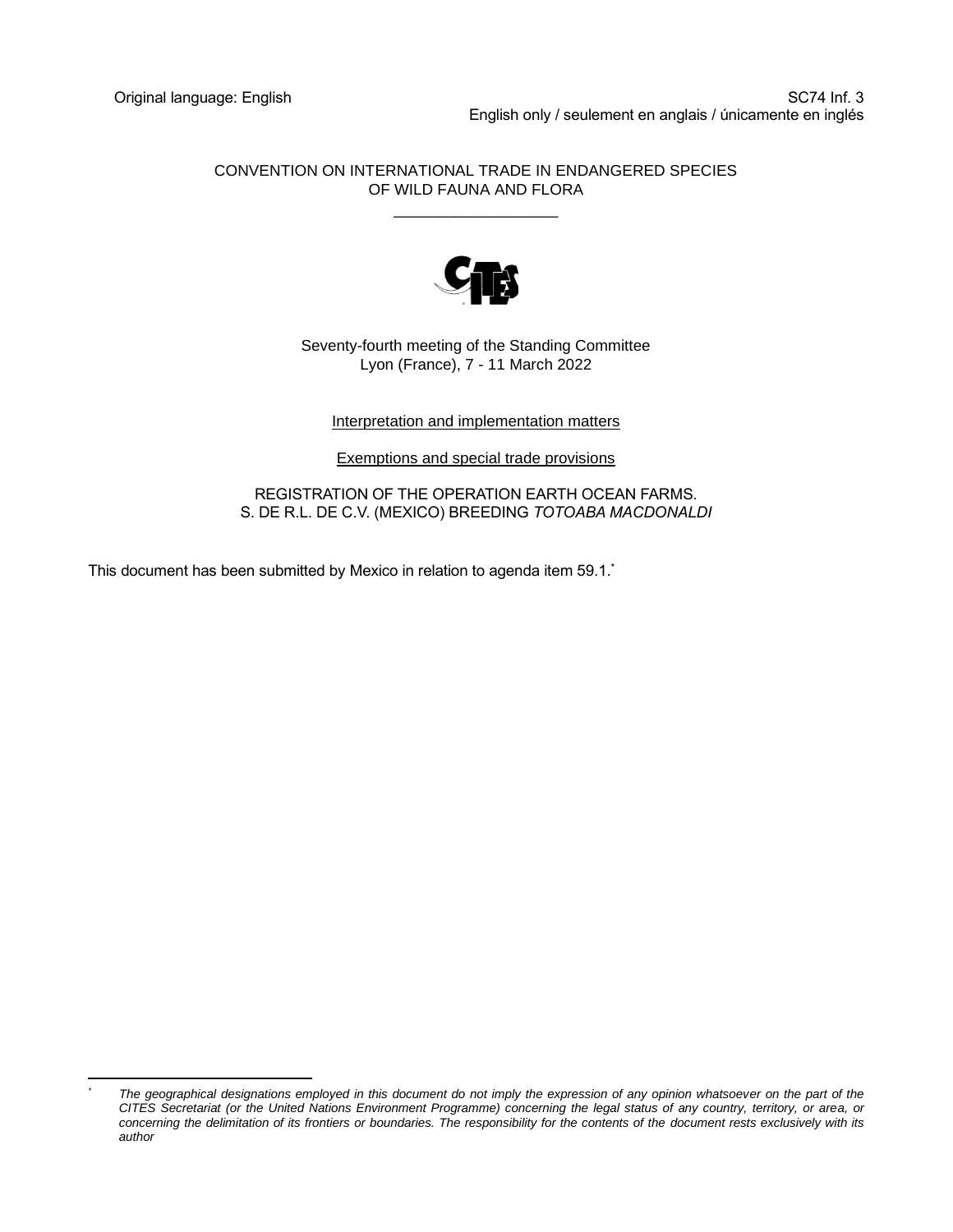

## **Letter to Acting and Alternate Members of the CITES Standing Committee (SC74) from Earth Ocean Farms CEO**

Dear Members of the CITES Standing Committee,

I write to request your attention to recent developments related to agenda item 59.1, *Registration of the operation Earth Ocean Farms. S. de R.L. de C.V. (Mexico) breeding Totoaba macdonaldi*, for the 74<sup>th</sup> meeting of the CITES Standing Committee (Lyon, France 7-11 March 2022).

On  $7<sup>th</sup>$  January 2022, the Secretariat posted its report [SC74 Doc. 59.1.1,](https://cites.org/sites/default/files/eng/com/sc/74/E-SC74-59-01-01.pdf) providing information of our original application of April 17<sup>th</sup> 2018 to place Earth Ocean Farms on the CITES Register of operationsthat breed Appendix-I animalspeciesfor commercial purposes. The material in the report's annex is the same as was discussed at the last physical meeting of the Standing Committe[e, SC71 in August 2019.](https://cites.org/sites/default/files/eng/com/sc/71/exsum/E-SC71-SR.pdf) However, please refer also to the updated material, which will be posted under agenda item 59.1.2, Report of Mexico. This document contains updates and amendments to the original application of Earth Ocean Farms, with additional data required under Annex 1, Resolution Conf. 12.10 (Rev. CoP15), including current stock, percentage mortalities, etc. Most significantly, SC74 Doc. 59.1.2section 7 amends item 11 in Earth Ocean Farm's application **to remove totoaba swim bladdersfrom the type of product exported**. Earth Ocean Farms seeks to engage in international tradeonly in "Gutted *frozen whole fish (without maw or swim bladder), gutted fresh whole fish (without Swim bladder), fresh fillets, and frozen fillets*". For additional reference, I place at your disposal an explanatory [video](https://www.youtube.com/watch?v=VkF7nRMzo34&t=8s) on EOF's compliance with Conf. 12.10 (Rev. CoP15). You can seeevery step in our operation from the hatchery to offshore farming and how we support restocking of wild totoaba populations with our relentless commitment to this endemic and thriving species.

Secondly, as Mexico states in section 11 of SC74 Doc. 59.1.2, EOF is aware of some Parties' concerns regarding potential interaction between legally produced swim bladders and those originating from illegal trafficking in wild totoaba. Therefore, should the registration be granted, EOF commits in good faith to the destruction of swim bladders, duly supervised by the authorities. We recognize the devastating impact of illegal trade upon the Appendix-I vaquita porpoise, *Phocoena sinus,* population in the Upper Gulf of California, and we will do everything inour power to prevent that legal sourced totoaba are mingled with totoaba of dubious origins. We pride ourselves on the full traceability of our products, using genetic markers, QR codes, detailed invoices, and uniform size and weight, that together provide an entirelyidentifiable value chain in the trade of totoaba. Nonetheless, we are always open to improvements, therefore, the destruction of the swim bladders will take place until Mexico with the endorsement of the Standing Committee and interested Parties, establish a safe procedure